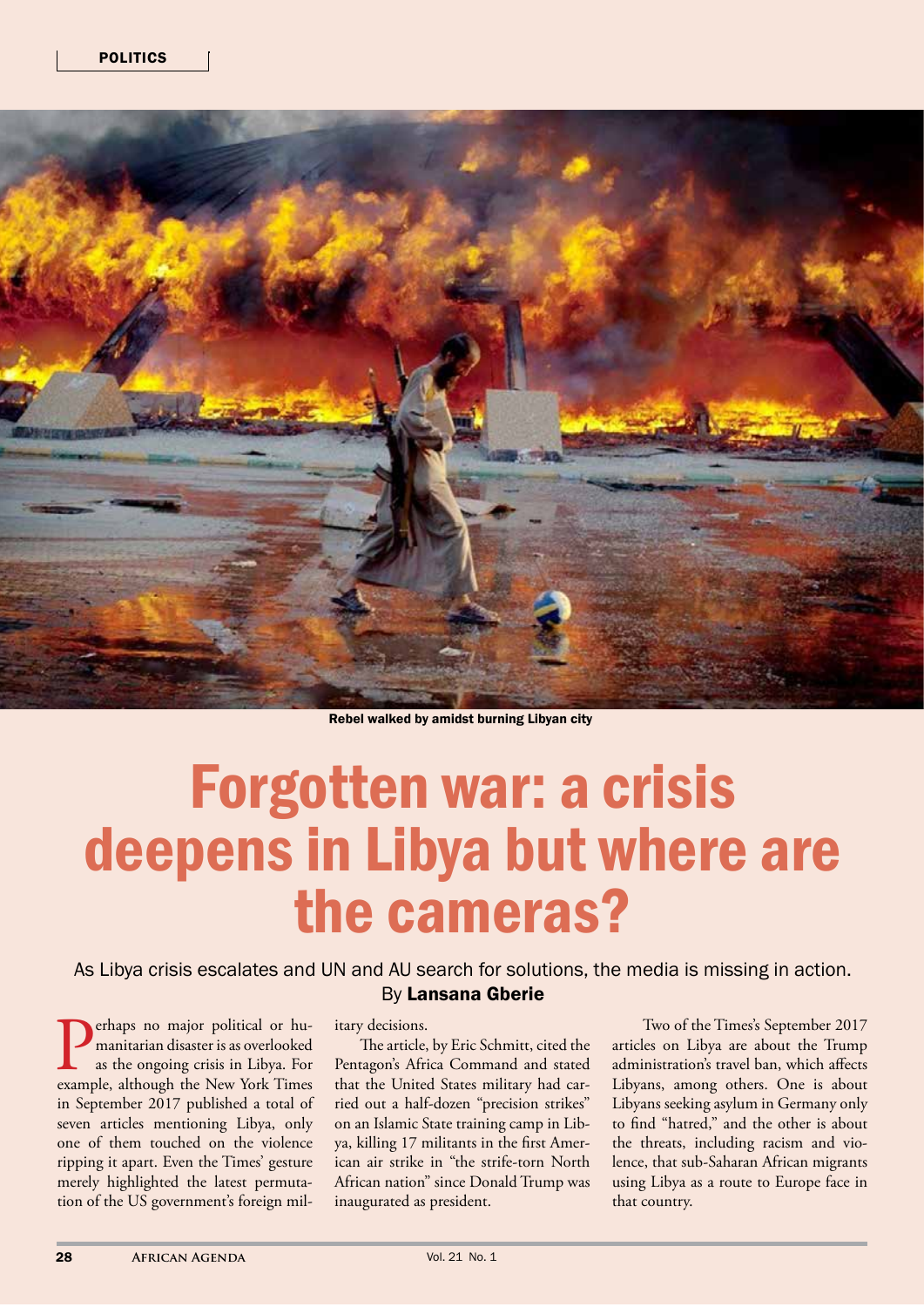"However, months after the dictator's enemies, aided by Western powers, had overrun the country, the same paper ran a telling story by veteran correspondent Rod Nordland entitled "Libya Counts More Martyrs than Bodies." "Where are the dead?" he asked, referring to the mass killings that Mr. Gaddafi had been accused of planning. No evidence of such killings was to be found anywhere in the country."

Contrast the current media coverage of Libya with that of the period just before the NATO military action that led to the squalid death of Libyan president Muammar Gaddafi. In February 2011 alone — a month before the US, Britain and France began bombing that country to oust Mr. Gaddafi — the New York Times carried well over a hundred articles on Libya. One editorial, on 24 February 2011, confidently asserted that "unless some way is found to stop him, Gaddafi will slaughter hundreds or even thousands of his own people in his desperation to hang on to power."

However, months after the dictator's enemies, aided by Western powers, had overrun the country, the same paper ran a telling story by veteran correspondent Rod Nordland entitled "Libya Counts More Martyrs than Bodies." "Where are the dead?" he asked, referring to the mass killings that Mr. Gaddafi had been accused of planning. No evidence of such killings was to be found anywhere in the country.

Here's what is currently happening in Libya, which is unlikely to be covered in corporate media. On 28 August 2017, Ghassan Salamé, the special representa-



The late Libyan leader, Gaddafi

tive of the secretary-general and head of the United Nations Support Mission in Libya, told the Security Council that on his first night in the capital, Tripoli, after taking the job, "I fell asleep to the protracted staccato of gunfire." Civilians, he said, "are killed or injured across Libya as a result of sporadic armed clashes...

Thousands are also detained for prolonged periods of time, many with no prospects of a fair trial."

Libya's current state is one of near anarchy. A UN-led initiative resulted in a Libyan Political Agreement in December 2015 and a so-called Government of National Accord (GNA), bringing together two warring "governments," the Council of Deputies (elected in 2014) and the Islamist General National Congress (GNC).

The GNA is backed by the UN and is internationally recognised. Its authority, however, is both unclear and limited; the country's capital, Tripoli, the haven of the GNC, is still contested and riven by violence.

The components of the GNA still compete for authority, legitimacy and control over state resources and infrastructure. In effect, there are still two

competing, even warring, governments in the country, and there is no leader commanding anything approaching national clout, let alone support or legitimacy.

Oil production in Libya reached 1 million barrels a day in early October 2017, far below the 1.6 million it produced before the crisis. Mr. Salamé said that the "impression of a now well-rooted political economy of predation is palpable, as if the country were fuelling its own crisis with its own resources to the benefit of the few and the frustration of the many."

When a convoy of UN personnel was attacked with gunfire and rocket-propelled grenades on 28 June 2017 by militant groups in the country, Mr. Salamé reported that the active "presence of ISIS, Al Qaida–affiliated terrorist groups, foreign fighters and mercenaries, the trafficking of arms and the cross-border black market economy are challenges which extend across Libya's borders and impact its neighbours and the wider international community." Yet this was not a major news item in mainstream US media.

In June, UN investigators reported